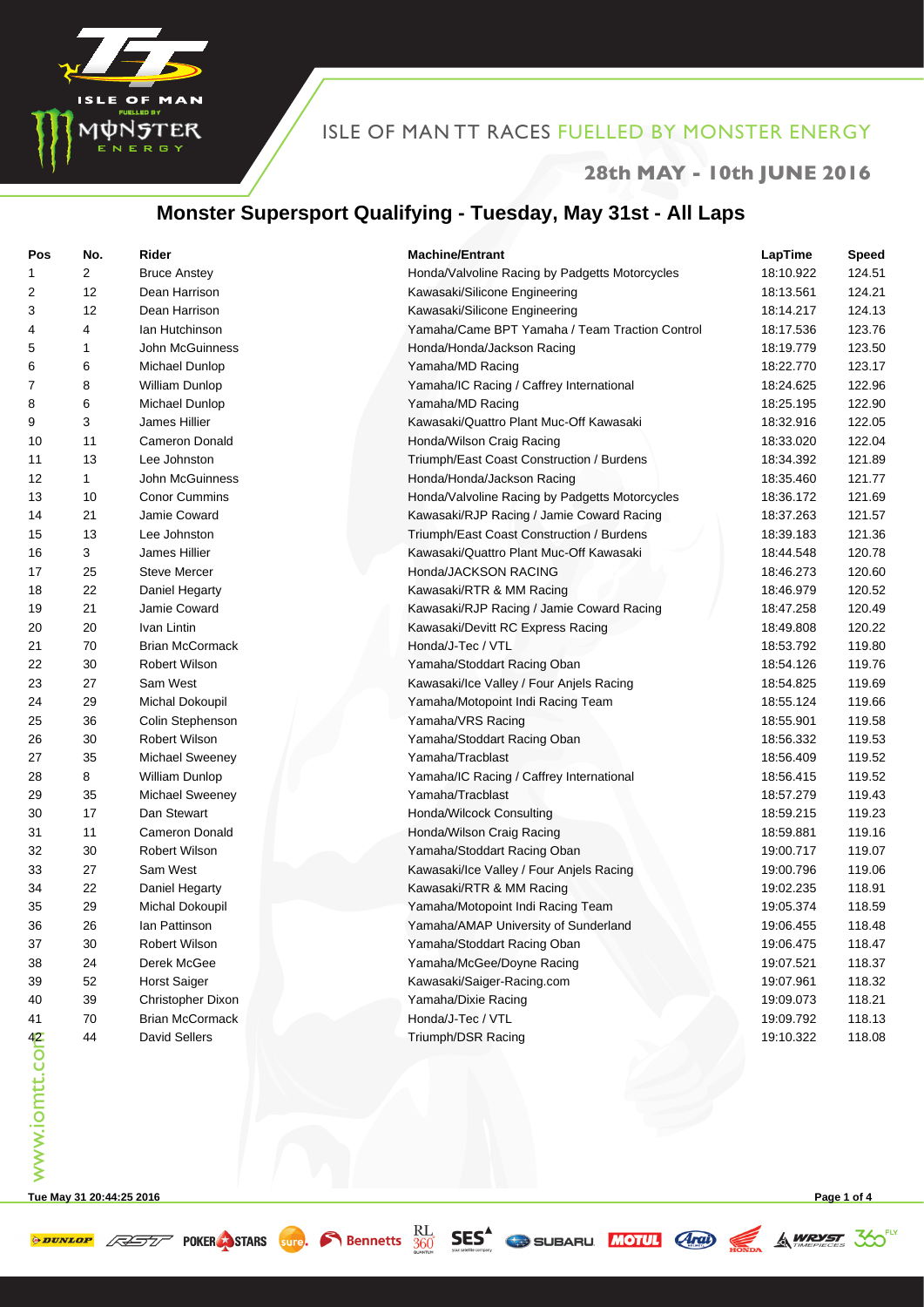

#### **28th MAY - 10th JUNE 2016**

## **Monster Supersport Qualifying - Tuesday, May 31st - All Laps**

| Pos           | No. | Rider                    | <b>Machine/Entrant</b>                        | LapTime   | <b>Speed</b> |
|---------------|-----|--------------------------|-----------------------------------------------|-----------|--------------|
| 43            | 32  | Ben Wylie                | Yamaha/Amore Moto                             | 19:10.825 | 118.03       |
| 44            | 50  | Joseph Newbould          | Kawasaki/JNR Racing                           | 19:12.070 | 117.90       |
| 45            | 44  | <b>David Sellers</b>     | Triumph/DSR Racing                            | 19:13.073 | 117.80       |
| 46            | 77  | <b>Matthew Rees</b>      | Kawasaki/Phil Morris Racing/GT Superbikes     | 19:13.568 | 117.75       |
| 47            | 63  | Daley Mathison           | Suzuki/Hol-Taj Suzuki                         | 19:13.760 | 117.73       |
| 48            | 40  | <b>Bjorn Gunnarsson</b>  | Honda/DP Coldplaning/TC Racing                | 19:14.663 | 117.63       |
| 49            | 11  | <b>Cameron Donald</b>    | Honda/Wilson Craig Racing                     | 19:16.671 | 117.43       |
| 50            | 36  | Colin Stephenson         | Yamaha/VRS Racing                             | 19:17.068 | 117.39       |
| 51            | 63  | Daley Mathison           | Suzuki/Hol-Taj Suzuki                         | 19:17.101 | 117.39       |
| 52            | 60  | John Ingram              | PPR/PPR/Power2Connect 675                     | 19:17.141 | 117.38       |
| 53            | 77  | <b>Matthew Rees</b>      | Kawasaki/Phil Morris Racing/GT Superbikes     | 19:17.818 | 117.31       |
| 54            | 24  | Derek McGee              | Yamaha/McGee/Doyne Racing                     | 19:17.928 | 117.30       |
| 55            | 66  | <b>Alexander Pickett</b> | Kawasaki/Alex Pickett Racing                  | 19:18.013 | 117.29       |
| 56            | 39  | <b>Christopher Dixon</b> | Yamaha/Dixie Racing                           | 19:18.846 | 117.21       |
| 57            | 70  | <b>Brian McCormack</b>   | Honda/J-Tec / VTL                             | 19:19.417 | 117.15       |
| 58            | 32  | Ben Wylie                | Yamaha/Amore Moto                             | 19:20.171 | 117.08       |
| 59            | 27  | Sam West                 | Kawasaki/Ice Valley / Four Anjels Racing      | 19:20.379 | 117.05       |
| 60            | 47  | Mark Parrett             | Yamaha/Mark Parrett Electrical/Vixen Racing   | 19:21.969 | 116.89       |
| 61            | 50  | Joseph Newbould          | Kawasaki/JNR Racing                           | 19:22.324 | 116.86       |
| 62            | 52  | <b>Horst Saiger</b>      | Kawasaki/Saiger-Racing.com                    | 19:22.514 | 116.84       |
| 63            | 40  | <b>Bjorn Gunnarsson</b>  | Honda/DP Coldplaning/TC Racing                | 19:22.780 | 116.81       |
| 64            | 60  | John Ingram              | PPR/PPR/Power2Connect 675                     | 19:24.553 | 116.64       |
| 65            | 50  | Joseph Newbould          | Kawasaki/JNR Racing                           | 19:25.901 | 116.50       |
| 66            | 77  | <b>Matthew Rees</b>      | Kawasaki/Phil Morris Racing/GT Superbikes     | 19:29.635 | 116.13       |
| 67            | 38  | Simon Fulton             | Kawasaki/KPC Construction / FVS VW Audi       | 19:29.696 | 116.12       |
| 68            | 69  | Derek Sheils             | Honda/Burrows Engineering                     | 19:32.685 | 115.83       |
| 69            | 50  | Joseph Newbould          | Kawasaki/JNR Racing                           | 19:33.785 | 115.72       |
| 70            | 72  | <b>Timothee Monot</b>    | Honda/TMR                                     | 19:33.887 | 115.71       |
| 71            | 80  | Gavin Lupton             | Honda/Top Gun Racing                          | 19:34.565 | 115.64       |
| 72            | 7   | Gary Johnson             | Triumph/Team T3 Racing                        | 19:36.292 | 115.47       |
| 73            | 42  | Jim Hodson               | Yamaha/Al Gibbon                              | 19:36.913 | 115.41       |
| 74            | 80  | Gavin Lupton             | Honda/Top Gun Racing                          | 19:37.942 | 115.31       |
| 75            | 38  | Simon Fulton             | Kawasaki/KPC Construction / FVS VW Audi       | 19:39.882 | 115.12       |
| 76            | 53  | <b>Allann Venter</b>     | Honda/Top Gun Racing                          | 19:41.167 | 114.99       |
| 77            | 53  | Allann Venter            | Honda/Top Gun Racing                          | 19:41.268 | 114.98       |
| 78            | 81  | Julien Toniutti          | Yamaha/Optimark Road Racing Team              | 19:41.744 | 114.94       |
| 79            | 66  | Alexander Pickett        | Kawasaki/Alex Pickett Racing                  | 19:44.743 | 114.65       |
| 80            | 80  | Gavin Lupton             | Honda/Top Gun Racing                          | 19:45.700 | 114.56       |
| 81            | 62  | Paul Smyth               | Paul Smyth Racing Yamaha R6/Paul Smyth Racing | 19:46.516 | 114.48       |
| 82            | 72  | <b>Timothee Monot</b>    | Honda/TMR                                     | 19:47.527 | 114.38       |
| 83            | 51  | George Spence            | Yamaha/Dod Spence Racing                      | 19:48.792 | 114.26       |
| www.iomtt.com | 76  | Andrew Soar              | Suzuki/Pete Stacey                            | 19:49.015 | 114.24       |
|               |     |                          |                                               |           |              |

**Tue May 31 20:44:25 2016 Page 2 of 4**

**SPUNLOP ASSESS** POKER STARS **SUPP**. **C** Bennetts **SES** SES SUBARU MOTUL **ARD** SA WRYST 30<sup>EXT</sup>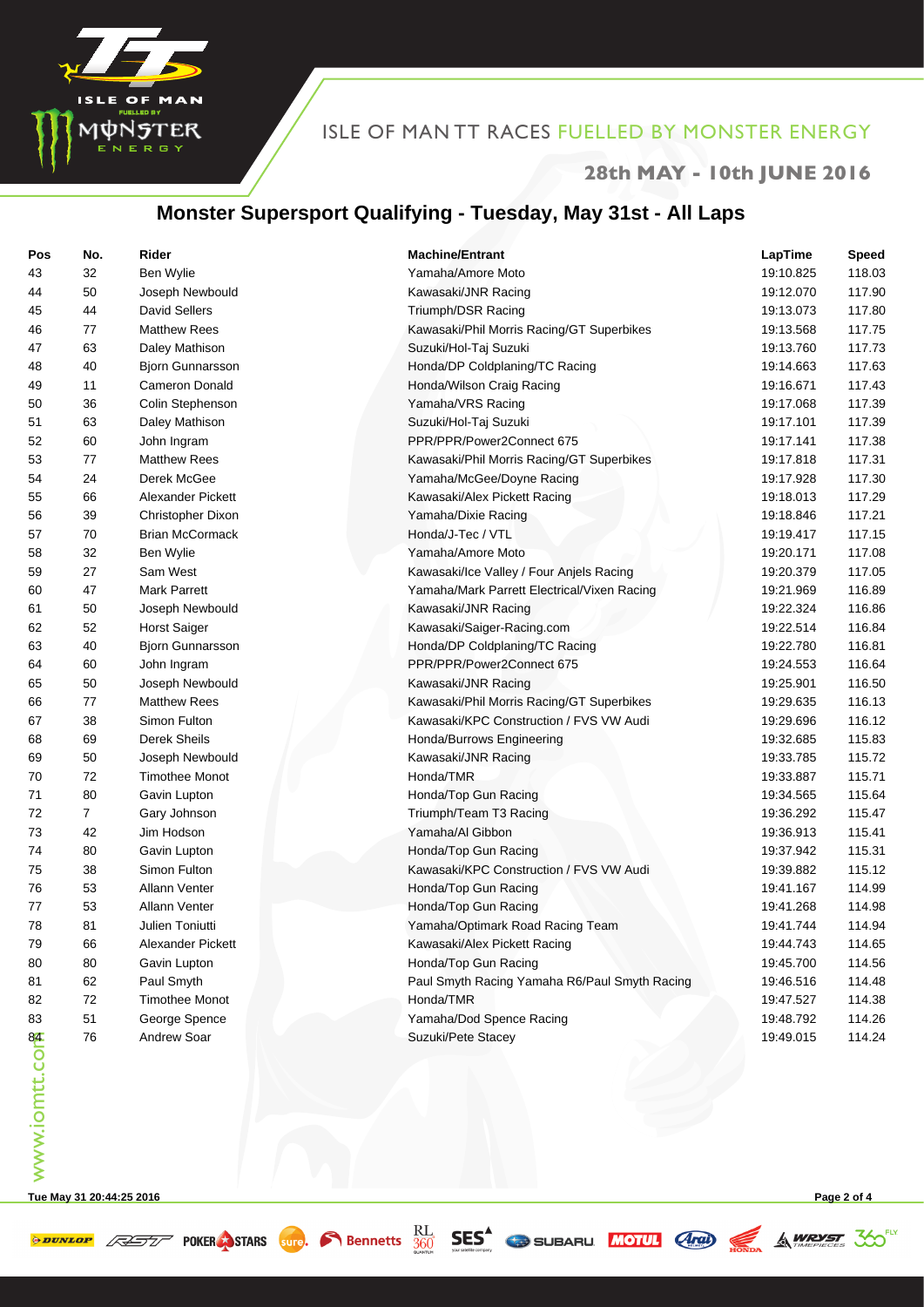

#### **28th MAY - 10th JUNE 2016**

## **Monster Supersport Qualifying - Tuesday, May 31st - All Laps**

| Pos                 | No. | Rider                  | <b>Machine/Entrant</b>                                  | LapTime   | <b>Speed</b> |
|---------------------|-----|------------------------|---------------------------------------------------------|-----------|--------------|
| 85                  | 51  | George Spence          | Yamaha/Dod Spence Racing                                | 19:49.023 | 114.23       |
| 86                  | 73  | Adrian Harrison        | Honda/PRS Racing & Town Garage                          | 19:49.570 | 114.18       |
| 87                  | 84  | <b>Barry Furber</b>    | Suzuki/Vauxhall/Greenhous/Moto-Design                   | 19:51.495 | 114.00       |
| 88                  | 57  | David Hewson           | Kawasaki/Carrot Cycles Shorai, Lincoln                  | 19:53.647 | 113.79       |
| 89                  | 90  | Morgan Govignon        | Honda/Optimark Road Racing Team                         | 19:54.060 | 113.75       |
| 90                  | 90  | Morgan Govignon        | Honda/Optimark Road Racing Team                         | 19:55.322 | 113.63       |
| 91                  | 76  | <b>Andrew Soar</b>     | Suzuki/Pete Stacey                                      | 19:55.943 | 113.57       |
| 92                  | 41  | Davy Morgan            | Yamaha/Magic Bullet Motorsport                          | 19:56.725 | 113.50       |
| 93                  | 62  | Paul Smyth             | Paul Smyth Racing Yamaha R6/Paul Smyth Racing           | 19:56.899 | 113.48       |
| 94                  | 90  | Morgan Govignon        | Honda/Optimark Road Racing Team                         | 19:57.970 | 113.38       |
| 95                  | 57  | David Hewson           | Kawasaki/Carrot Cycles Shorai, Lincoln                  | 19:58.232 | 113.36       |
| 96                  | 47  | <b>Mark Parrett</b>    | Yamaha/Mark Parrett Electrical/Vixen Racing             | 19:59.123 | 113.27       |
| 97                  | 62  | Paul Smyth             | Paul Smyth Racing Yamaha R6/Paul Smyth Racing           | 19:59.489 | 113.24       |
| 98                  | 80  | Gavin Lupton           | Honda/Top Gun Racing                                    | 19:59.790 | 113.21       |
| 99                  | 73  | Adrian Harrison        | Honda/PRS Racing & Town Garage                          | 20:00.713 | 113.12       |
| 100                 | 73  | <b>Adrian Harrison</b> | Honda/PRS Racing & Town Garage                          | 20:01.453 | 113.05       |
| 101                 | 91  | Callum Laidlaw         | Kawasaki/DUNLOP RACING                                  | 20:02.160 | 112.99       |
| 102                 | 84  | <b>Barry Furber</b>    | Suzuki/Vauxhall/Greenhous/Moto-Design                   | 20:03.787 | 112.83       |
| 103                 | 68  | Anthony Redmond        | Triumph/KPC                                             | 20:04.709 | 112.75       |
| 104                 | 86  | <b>Mark Goodings</b>   | Kawasaki/Team York Suzuki / PMH Promotions              | 20:08.418 | 112.40       |
| 105                 | 85  | <b>Craig Neve</b>      | Honda/Ferncroft Environmental                           | 20:08.469 | 112.40       |
| 106                 | 68  | Anthony Redmond        | Triumph/KPC                                             | 20:10.498 | 112.21       |
| 107                 | 90  | Morgan Govignon        | Honda/Optimark Road Racing Team                         | 20:17.038 | 111.61       |
| 108                 | 91  | Callum Laidlaw         | Kawasaki/DUNLOP RACING                                  | 20:17.758 | 111.54       |
| 109                 | 79  | Ben Rea                | Suzuki/Rea-Racing                                       | 20:20.441 | 111.29       |
| 110                 | 86  | Mark Goodings          | Kawasaki/Team York Suzuki / PMH Promotions              | 20:25.799 | 110.81       |
| 111                 | 43  | Hudson Kennaugh        | Triumph/RST / Spoor-Tech                                | 20:28.895 | 110.53       |
| 112                 | 94  | <b>Tim Sayers</b>      | Kawasaki/KS Perfromance                                 | 20:29.926 | 110.44       |
| 113                 | 74  | <b>Philip Crowe</b>    | Suzuki/Sheffpack / Truelove Racing                      | 20:30.661 | 110.37       |
| 114                 | 79  | Ben Rea                | Suzuki/Rea-Racing                                       | 20:38.977 | 109.63       |
| 115                 | 94  | <b>Tim Sayers</b>      | Kawasaki/KS Perfromance                                 | 20:44.608 | 109.13       |
| 116                 | 95  | Olaf Romijn*           | Kawasaki/ROMOTOR RACING                                 | 20:45.012 | 109.10       |
| 117                 | 93  | Mike Booth*            | Honda/Danny Tomlinson Racing                            | 20:48.719 | 108.77       |
| 118                 | 92  | Darren James*          | Yamaha/Trev Deeley Motorcycles, Arai Helmets, 2UNR Unde | 20:49.799 | 108.68       |
| 119                 | 95  | Olaf Romijn*           | Kawasaki/ROMOTOR RACING                                 | 20:49.975 | 108.66       |
| 120                 | 95  | Olaf Romijn*           | Kawasaki/ROMOTOR RACING                                 | 20:50.717 | 108.60       |
| 121                 | 88  | Josh Daley*            | Kawasaki/Josh Daley Racing                              | 20:51.297 | 108.55       |
| 122                 | 93  | Mike Booth*            | Honda/Danny Tomlinson Racing                            | 20:52.789 | 108.42       |
| 123                 | 88  | Josh Daley*            | Kawasaki/Josh Daley Racing                              | 20:52.963 | 108.41       |
| 124                 | 92  | Darren James*          | Yamaha/Trev Deeley Motorcycles, Arai Helmets, 2UNR Unde | 20:55.473 | 108.19       |
| 125                 | 88  | Josh Daley*            | Kawasaki/Josh Daley Racing                              | 21:06.887 | 107.21       |
| 126<br>www.iomtt.co | 92  | Darren James*          | Yamaha/Trev Deeley Motorcycles, Arai Helmets, 2UNR Unde | 21:07.546 | 107.16       |
|                     |     |                        |                                                         |           |              |

**Tue May 31 20:44:25 2016 Page 3 of 4**

**SPUNLOP ASSESS** POKER STARS **SUPP**. **C** Bennetts **SES** SES SUBARU MOTUL **ARD** SA WRYST 30<sup>EXT</sup>